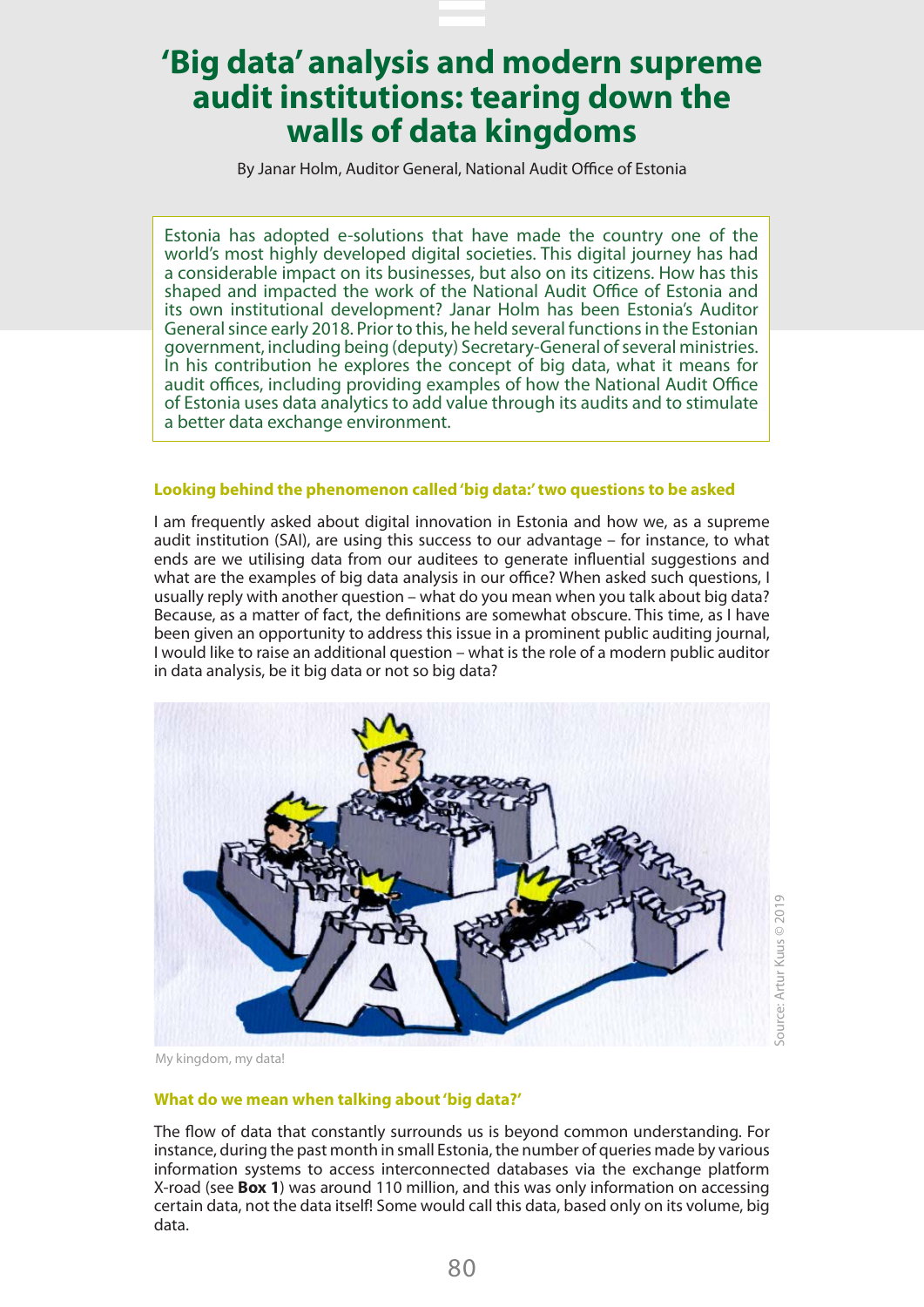To make a distinction between whether we are dealing with big data analyses or simply analysing large amounts of data, I feel it is really important to understand the concept behind this phenomenon called 'big data,' a term which is spreading rapidly in mainstream audit institution language. Our field is known for punctuality in terminology and we expect this from our auditees, so we must practise what we preach.

When looking at prominent definitions today, we must go back to 2001 when Gartner stated that 'big data is data that contains greater variety, arriving in increasing volumes and with ever-higher velocity.' Simply put, big data is large in volume (nowadays reaching petabytes), complex in format (taking data from several sources such as unstructured text, maps, sound, video, etc.) and prompt in pace (so that regular data processing power and software are inadequate). During the last decade, two other aspects have been adopted: value (data has its intrinsic value) and veracity (there are always questions about the reliability of data).

#### **Box 1 - X-Road initiative**

X-Road is a centrally managed distributed Data Exchange Layer (DXL) between information systems. Organizations can exchange information over the Internet using X-Road to ensure confidentiality, integrity and interoperability between data exchange parties. The X-Road is an open source data exchange layer solution that enables organizations to exchange information over the Internet, providing a standardized and secure way to produce and use services.

The first X-Road iteration was developed and launched by Estonia's Information System Authority (RIA) in 2001. In February 2018, Finland's and Estonia's data exchange layers were connected to one another. In 2017, Finland and Estonia established the Nordic Institute [for Interoperability Solutions](https://en.wikipedia.org/w/index.php?title=Nordic_Institute_for_Interoperability_Solutions&action=edit&redlink=1) (NIIS) to continue the development of the X-Road core.

X-Road can be monitored online [https://](https://www.x-tee.ee/factsheets/EE/#eng) [www.x-tee.ee/factsheets/EE/#eng](https://www.x-tee.ee/factsheets/EE/#eng).

### **Data analysis in a modern SAI**

We can probably agree on the following aspects of our work as public auditors:

- our audit offices are acquiring data in large quantities, but I believe we are managing only gigabytes of data in one project, not tera- or petabytes;
- we are using data from various sources but mainly rely on (and check the integrity of) structured databases generated by our auditees (or we try to generate them ourselves);
- usually in an SAI, we deal with data that are not volatile. Generally, we also generate suggestions based on a fixed point in time.

One could argue that we have to apply several methods of data analysis to tackle the challenges of large quantities of data, for example, in some cases, traditional Excel does not suit the job and can become unstable. Then we turn to alternative analytical means such as Python or R programming language for example. Speaking of big data, the data sets we are trying to consider are so voluminous that we cannot manage them without an unusual amount of effort. Nowadays, European SAIs are easily capable of handling quantities of data believed impossible 10 years ago, using the tools suitable for their auditor's expertise. Having different digital tools for different tasks in our toolbox, however, does not imply that we are dealing with big data. Putting up a swing for your child with a professional drill does not mean you are a megaproject constructor.

Regardless of definition, in this new data area, the modern SAI is usually involved in some form of data analytics that requires looking into millions of data fields, comparing various datasets from multiple domains and sometimes even using algorithms to predict potential scenarios. Estonia is no exception – almost all audit planning and implementation requires data mining: mapping appropriate sources, acquiring and investigating data and looking for patterns previously undiscovered. We have combined datasets from various ministries and found ways to enhance their services. For instance, in a relatively straightforward case this year, we gathered data on expenditure in the IT sector in all ministries and their ICT services-providing institutions. Doing this for the first time ever in Estonia, we were able to point out the potential lack of funding for newly developed IT projects and for the sustainability of the sector altogether.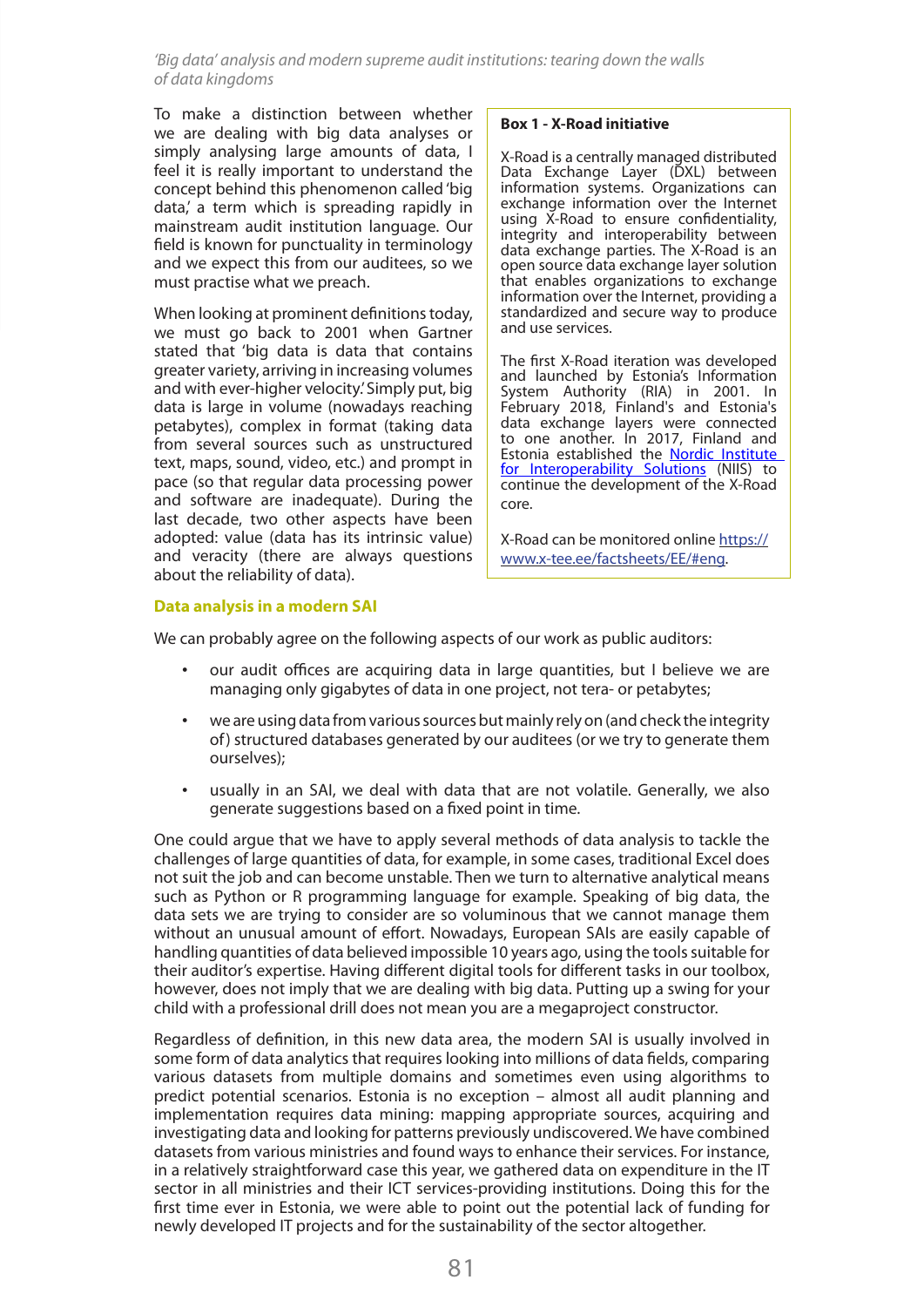### **Data use, analysis and exchange instead of data collection**

Providing new insights into the data matrix offers great potential for supreme audit institutions but also conceals the threat that an obsession with big data analyses, data mining and gathering becomes a means in itself, not a tool for advancing a state's decision making and improving the wellbeing of people. Instead of generating a massive data warehouse and analytical system in our office, we in Estonia prefer information systems and analytical online tools provided by our stakeholders. Before diving into comprehensive analysis, we investigate what has previously been done in the field. You cannot be effective in pointing out potential problems if you are tied down by reinventing the wheel that is available in the field.

Although a SAI can and should provide value through innovative ways of data management, I believe data analysing should not be duplicated by an SAI and instead we should nudge stakeholders to perform influential analyses themselves. The complementary role is verifying the accuracy of these analyses and promoting the implementation of changes based on these analyses.



X-Road linking the Kingdoms in Estonia!

As I pointed out at the XXIII International Congress of Supreme Audit Institutions (INCOSAI) in Moscow in September 2019, we in Estonia see the role of the modern audit institution as more of a promoter of data exchange environment creation and better performance of data analysis by our auditees. An audit institution's role is to dismantle data kingdoms and build bridges between authorities. Freedom to manage data should be a fundamental right for every public authority seeking to serve its citizens better. We are in a unique position as the government has developed X-Road in Estonia, providing a secure exchange layer for all public institutions to utilise. Unfortunately, however, this is still not the case, as data is gathered in silos and even in one field, we found that officials face obstacles when obtaining data from inside their institution.

### **Spreading best practice of data analysis between different public sectors**

In one of our audits, which is currently being finalised, we see various stakeholders in Estonia performing cutting-edge analyses in order to provide better services and even saving lives through better data usage. For instance, the Rescue Board of Estonia is currently mapping all buildings taking data from the buildings registry. They are cooperating with local authorities to obtain data on abandoned buildings and help people who are prone to fire incidents, etc. To do their best in fire prevention, they are using multiple datasets from several institutions, even data from private companies, and neighbours from Nordic countries are visiting to learn from their best practices. So, we do not have to teach the stakeholders how to analyse data, sometimes we should learn from them.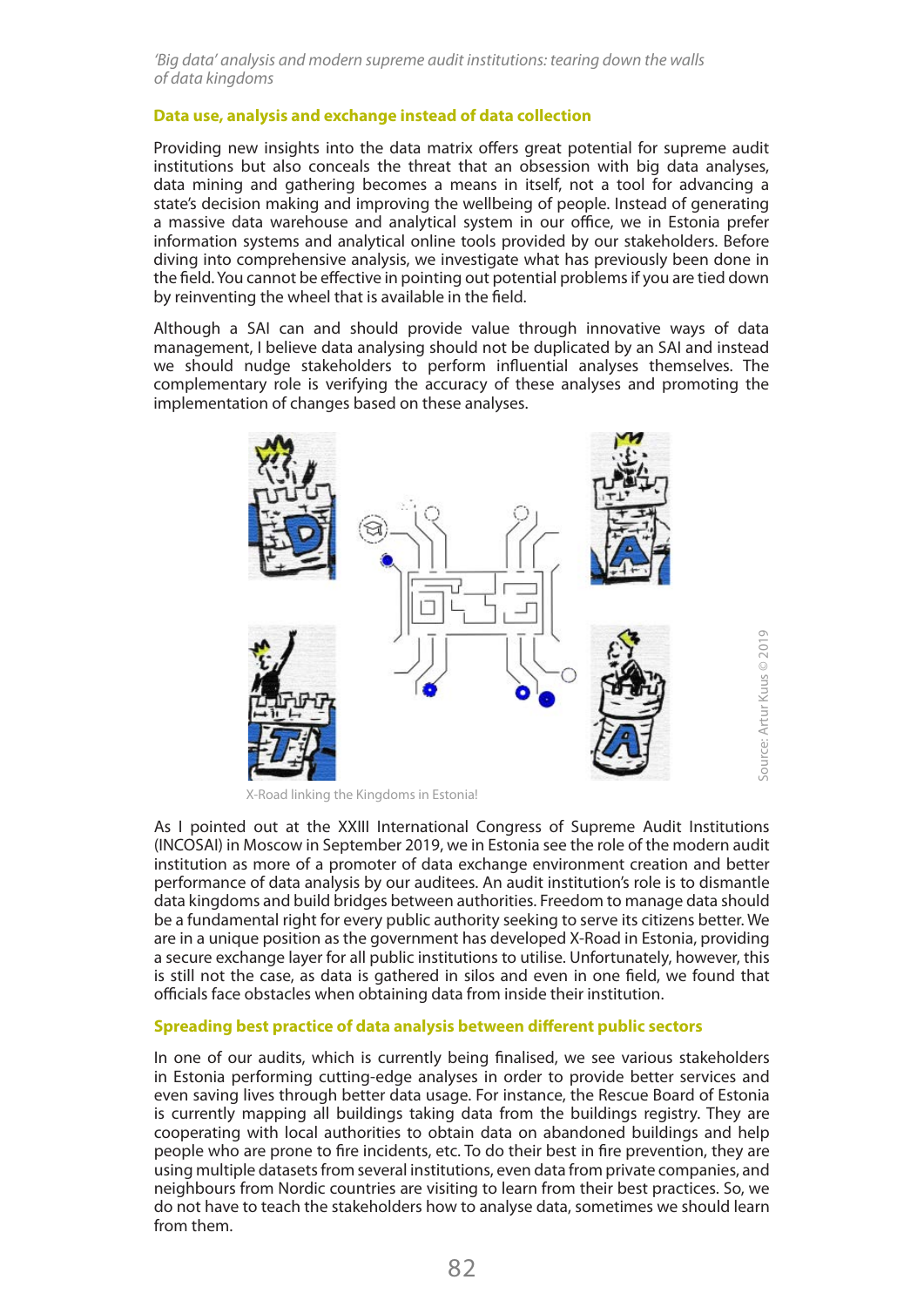At the same time, we see several authorities lagging behind because they have not taken the time to investigate all the data available, and additionally there are data quality and technical issues that hinder the usage of data. There are problems with blurry responsibilities when developing and executing state services, and the mindset of certain organisations is tangled up in the old way of performing their duties. For instance, in our healthcare system, there has not been any advancement in getting citizens to participate in voluntary cancer screenings. There is not enough data on people who should be in potential focus groups and there is significant potential in using IT to reach out and get in touch with them. When looking for solutions, institutions are pointing at each other and the flaws in information systems, but this has lasted for many years and the solution is nowhere to be seen.

Promoting best practices and pointing out the bottlenecks hindering the usage of data analytics is the main goal of our audit this time. I believe that this is more influential than performing an audit in one single field only to find out that services are not provided in the most efficient and economical manner. Benchmarking data usage for better decision making in multiple fields simultaneously prevents institutions from using their usual argument, 'everybody has the same problems.'



Our kingdom, our data!

## **Developing data analytics capabilities to build bridges**

Tearing down the walls of data kingdoms and being a constructive partner for our auditees, modern audit institutions are facing huge challenges even without adopting big data in our vocabulary. We must develop the mind-set and skills of our auditors so they can ask the right questions, find the answers and the analysis available now, and use the tools necessary for data mining and advanced analysis.

In our new strategy - which we are developing at the moment - the National Audit Office of Estonia will introduce a focus on developing its data analytics capability, and we are looking forward to sharing our expertise and learning from best practices all over the world. This is also a topic we are pushing forward when taking over the IT working group of the European Organisation of Supreme Audit Institutions (EUROSAI) and developing a working programme for the next three years in cooperation with our colleagues across Europe.